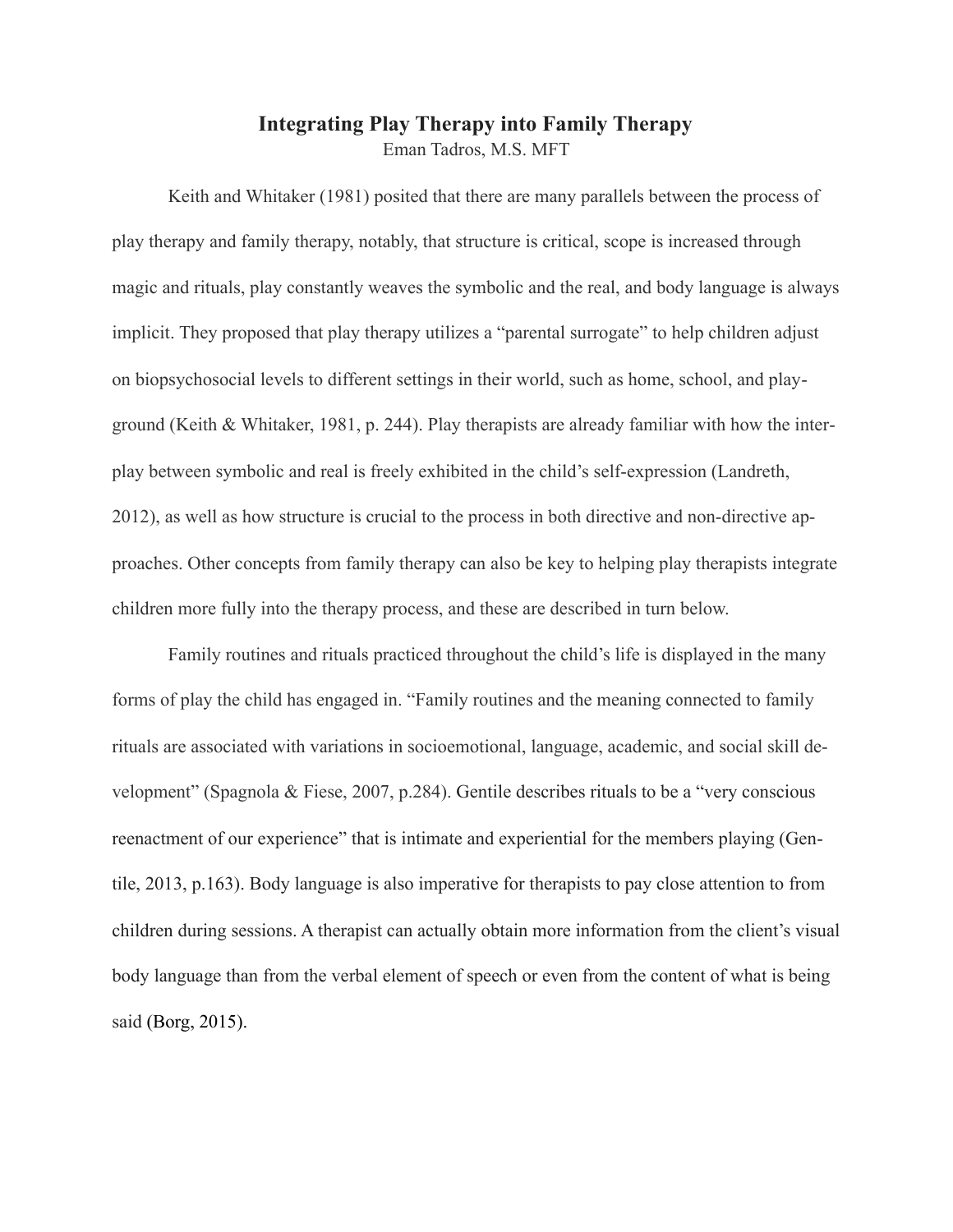There are many ways to incorporate play therapy into a family therapy session. Foremost among them is viewing parents as the experts on their family and encouraging them to share their parental expertise with the professionals (Lund et al., 2002). To open discussion, play therapists may use what they already have in the playroom, such as dolls, puppets, blocks, clay, and games. In family play therapy, the therapist also may ask the child to bring in his or her favorite toy and use techniques to engage the child and parents, such as circular questioning and role playing. Lund et al. (2002) included specific therapeutic techniques for including play in family therapy, notably, art, verbal, storytelling, experiential, and non-directive techniques.

 Using art techniques, the therapist can ask the family to draw a family portrait, or a happy time and a sad time. They can construct a genogram. Using verbal techniques Lund et al. (2002) suggested using the narrative approach, circular questioning, and scaling questions to have the family reenact past and present family events. A narrative approach can be utilized to facilitate the telling and reframing of one's story. Integrating a narrative approach into play empowers the child to be able to take charge and initiate the change from a negative to a positive story. This also enables them to explore options for the end of their story and rewrite the story for their future. Circular questioning is an interview technique that enables the child/ family to expand on specific topics, this can also be integrated with play to elaborate on difficult topics (Penn, 1982). Scaling questions are effective ways to assess how a client perceives treatment is going, how close or far a client believes they are to their goal, or to explore what a client expects or wishes to gain from treatment (De Castro, 2008). To modify scaling questions to fit into play, a clinician could ask how the character being used is feeling about therapy on a scale from 1 to 10 for example, 1 being that they do not like coming at all and 10 being that they like coming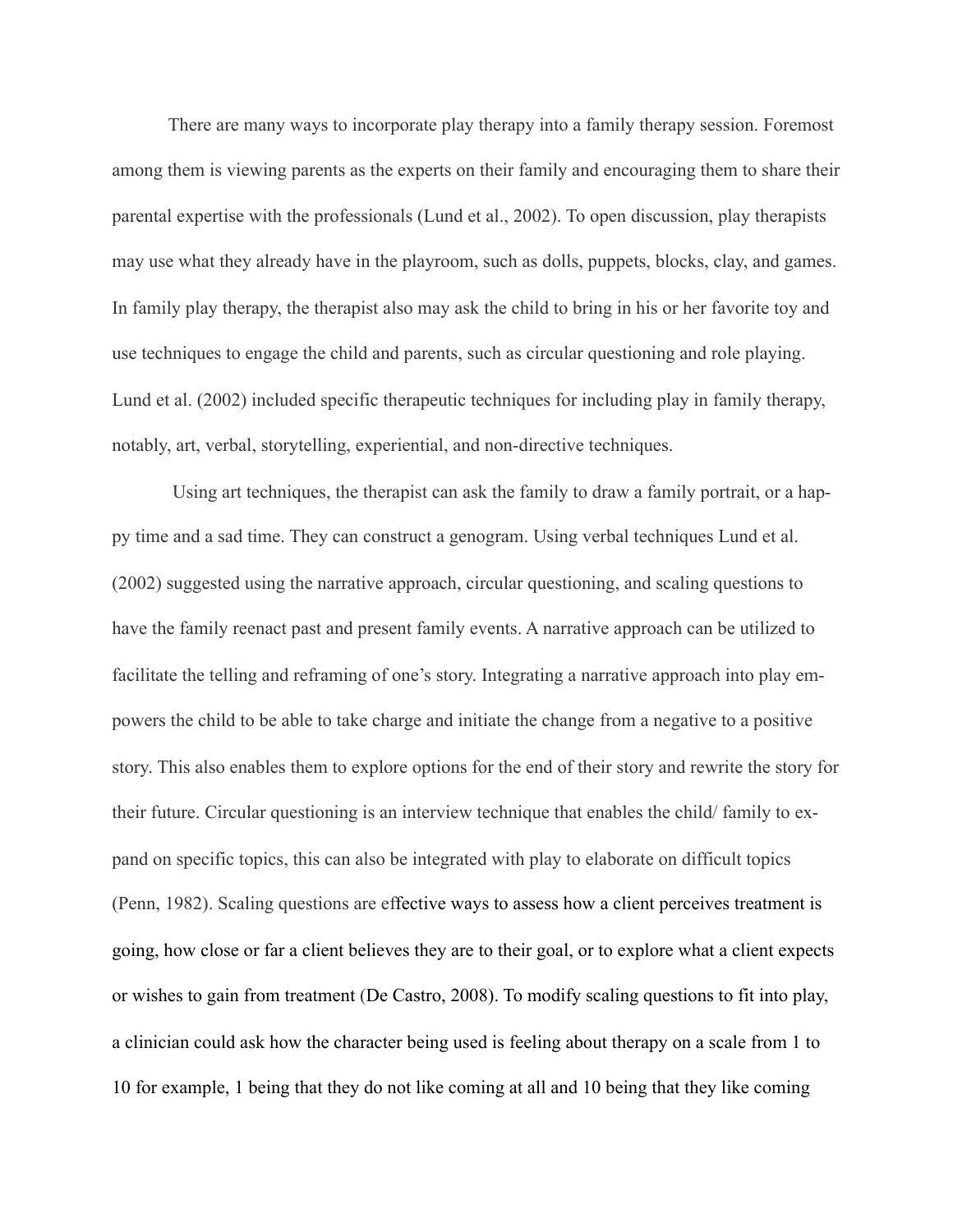and playing with the therapist. These scaling questions can be used towards the beginning of treatment then again in the middle and at the end of treatment to gauge the child/ family's perception of the progress of treatment.

The therapist may ask questions or act as a director. For example, Landgarten (1987) described how a structural family therapist may act as a director, designing tasks that disrupt how the system function, causing the family to rearrange their roles to change unhealthy boundaries that restrict the system.

Using story-telling techniques, families can personify or reframe well-known or more personal stories. By alternating the story teller, mutual story-telling techniques allow families to create alternate endings for a story or event. Using puppets and dolls to present behavioral interactions or enact stories may be effective and less threatening than talking directly about difficult issues and the child's anxiety. Experiential techniques may give the therapist a window into how the family responds to winning, losing, conflict, and teamwork.

Finally, Lund et al. (2002) recommended non-directive techniques to describe what the child is doing and ask questions about the family. Additionally, Landreth (2012) discussed the concept of the *child's hour* where the child can dictate what is said and done for the session. This elicits cooperation because it allows the child to feel in control. Landreth (2012) especially recommended this for children with anxiety.

In sum, the research displays the many positive effects of using play therapy in a family therapy session. Child-focused work IS the responsibility of all clinicians and not just a speciality. Children role in the family and should be included in sessions. Art techniques, psychodrama, and story-telling are all such powerful techniques and can be utilized with an individual child or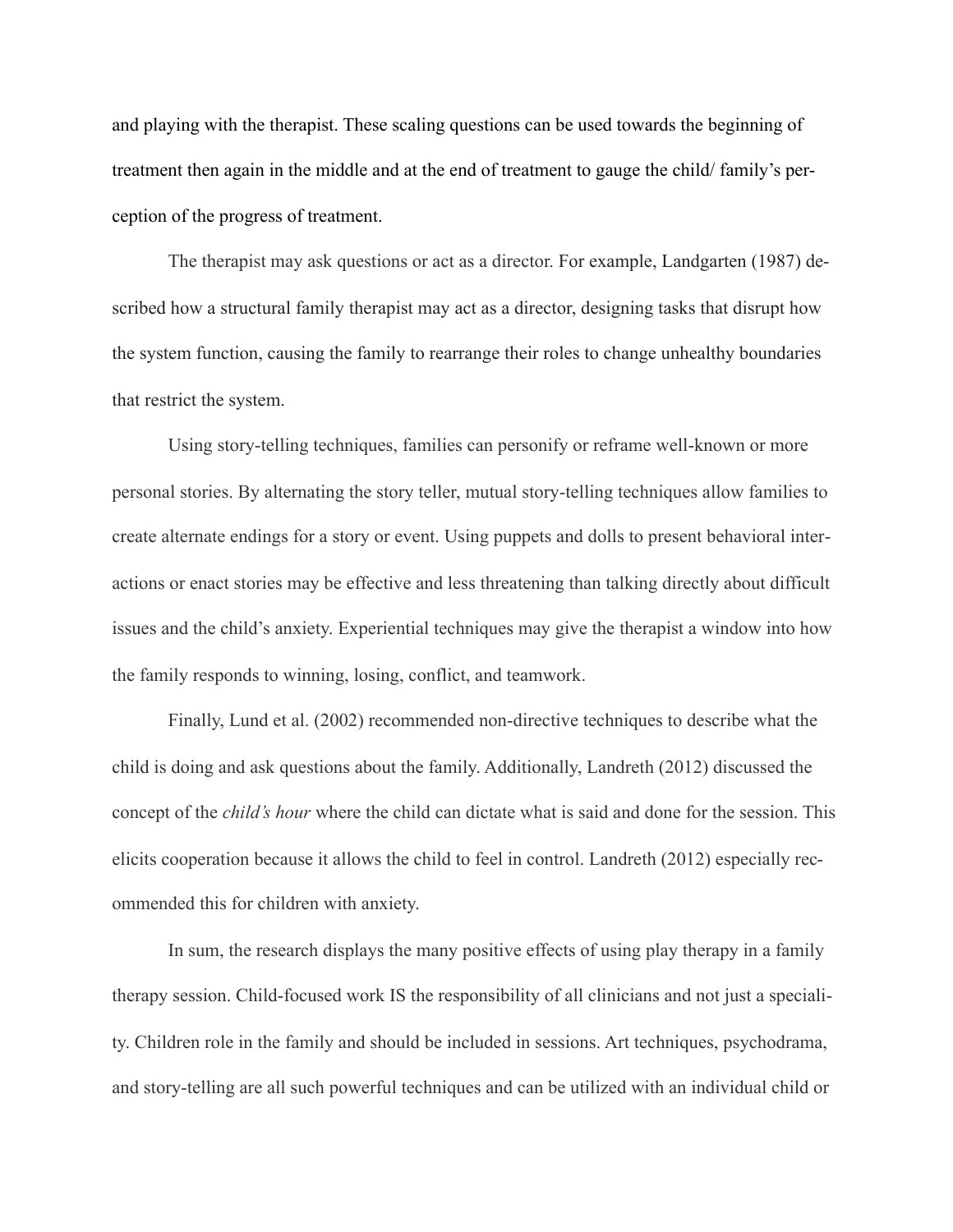entire family. Be creative and do not hesitate to try something new! The clinical implications of this article are to encourage you (the play therapist, marriage and family therapist, psychologist, counselor, social worker, teacher, etc.) to utilize the strategies spoken about above. It is additionally encouraged to explore within your own theoretical orientation and integrate those interventions that have traditionally worked well with your clients while utilizing play techniques.

© 2018, Eman Tadros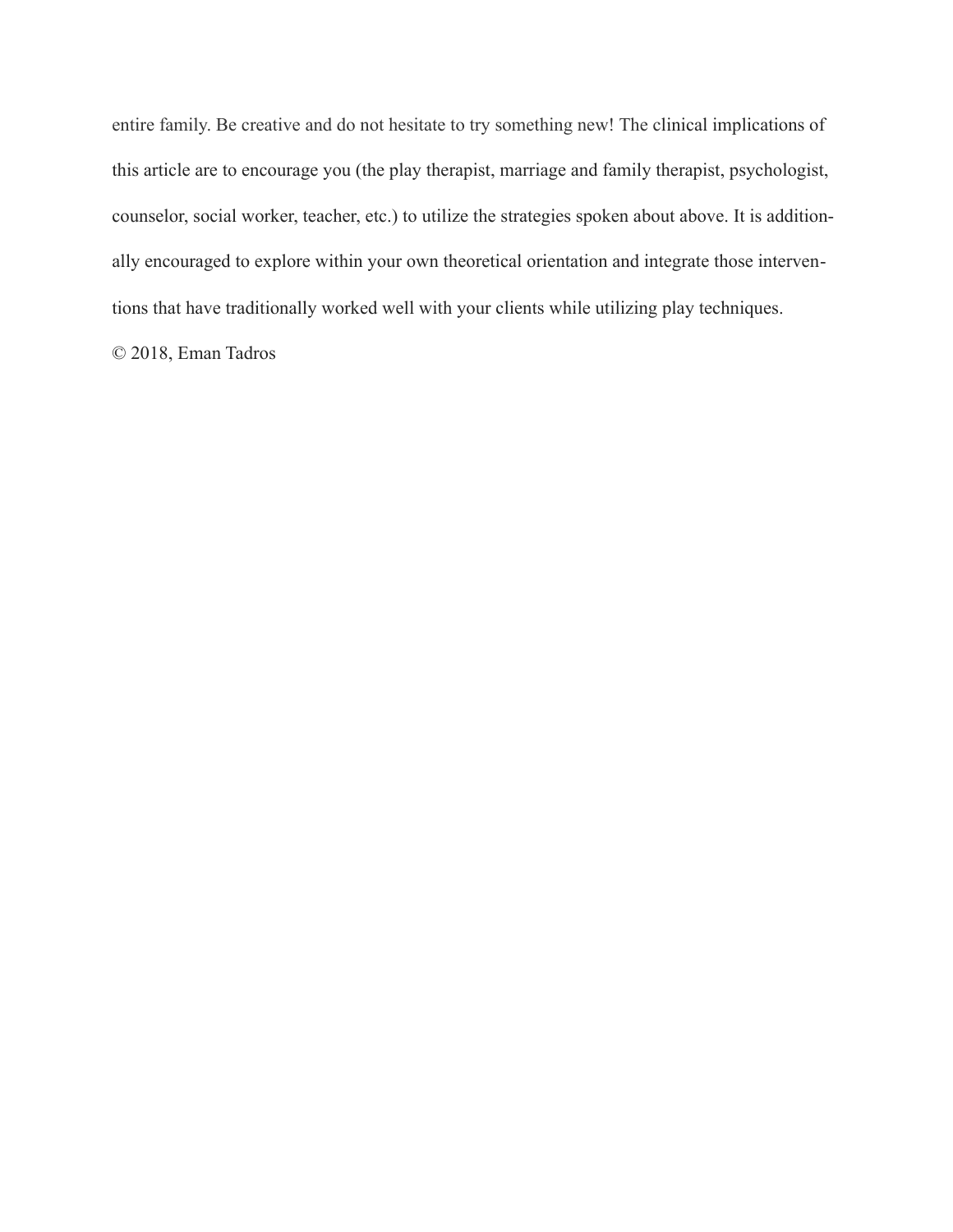## References

- Borg, J. (2015). *Body Language : How to Read Others, Detect Deceit, and Convey the Right Message*. New York, NY: Skyhorse Publishing, Inc.
- De Castro, S. and Guterman, J. T. (2008), Solution-Focused Therapy for Families Coping with Suicide. Journal of Marital and Family Therapy, 34: 93–106.
- Gentile, J. (2013). From Truth or Dare to Show and Tell : Reflections on Childhood Ritual, Play, and the Evolution of Symbolic Life. *Psychoanalytic Dialogues*, *23*, 150-169. doi: 10.1080/10481885.2013.772481
- Kaslow, N., Broth, M., Smith, C., & Collins, M. (2012). Family-based interventions for child and adolescent disorders. *Journal of Marital and Family Therapy, 38*, 82-100.
- Keith, D., & Whitaker, C. (1981). Play therapy: A paradigm for work with families. *Journal of Marital and Family Therapy, 7*, 243-254.
- Landgarten H. (1987). *Family art psychotherapy: A clinical guide and casebook*. New York, NY: Brunner/Mazel.
- Landreth, G. L. (2012). *Play therapy: The art of the relationship* (3rd ed.). New York, NY: Brunner Routledge.
- Lund, L., Zimmerman, T., & Haddock, S. (2002). The theory, structure, and techniques for the inclusion of children in family therapy: A literature review*. Journal of Marital and Family Therapy, 28*, 445-454.
- Penn, P. (1982). Circular Questioning. Family Process, 21: 267–280. doi:10.1111/j. 1545-5300.1982.00267.x